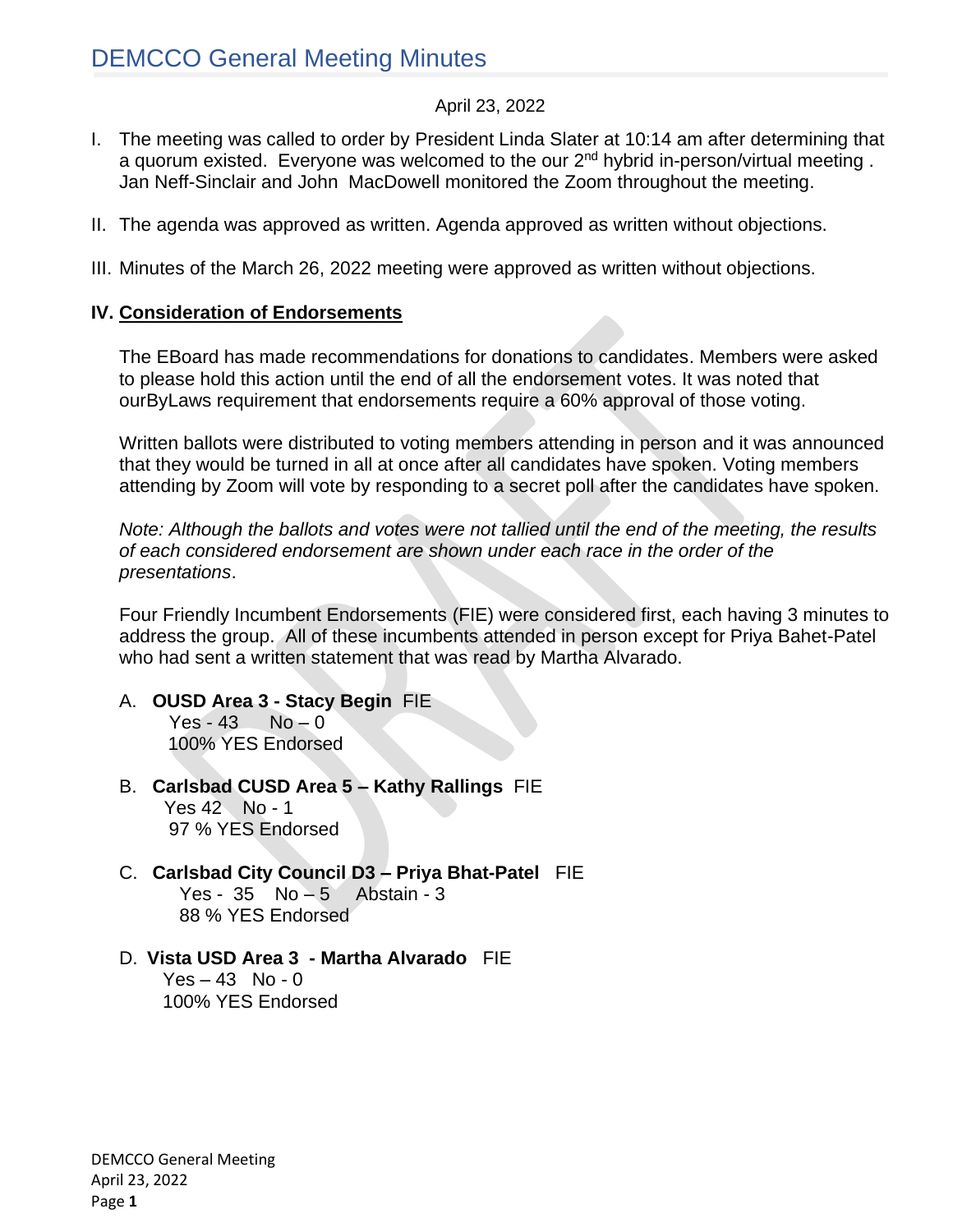# DEMCCO General Meeting Minutes

Procedure for consideration of the non-incumbent candidates:

- each candidate is given 3 minutes to speak about their qualifications for office
- members then ask questions and candidates have 1 minute to respond
- candidates leave the room either physcially or via the waiting room on Zoom while members are given an opportunity to speak as to why DEMCCO should endorse the particualr candidate.
- candidate responses to the DEMCCO questionnaire was available for members to see in print (for in-person attendees) and by links (for Zoom attendees), but these needed to be turned in at the end of the meeting.

## **E. San Diego County Sheriff – Dave Myers, Kelly Martinez**

Dave Myers presented via Zoom and discussed his goal to rebuild community trust in law enforcement. David has 33 years of experience working within the SD County Sheriff's office. Kelly Martinez had been invited to present, but declined.

Vote for David Myers: Yes  $-42$  No  $-0$  Abstain  $-1$ 100% YES Endorsed

## **F. Carlsbad City Council D1 - Sam Ward**

Sam Ward presented in person and emphasized how critical it was for the future of Carlsbad to win back Democratic conrol in the city council. Major issues for Sam are climate action and diversity, equity, and inclusion progress.

 $Yes - 43 No - 0$ 100% YES Endorsed

## **G. Vista City Council D4 – Dan O'Donnell**

Dan O'Donnell presented in person and highlighted the issues of the increasing rents in Vista and concerns about how this will effect the city's growing senior population, the continued multi-million dollar housing plans that will leave many behind, and the inadequcy of the city's Climate Action Plan (CAP). Dan stated that it is possible to flip the city of Vista to Democratic control for the first time in 60 years.

 $Yes - 43 No - 0$ 100% YES Endorsed

# **H. OUSD Area 1 – Nancy Licona**

Nancy Licona presented in person. She is currently a school counselor at VUSD and wants to be an advocate for the community of first genreation college graduates. Her priorities include fighting for better resources to support the mental health and emotional needs of the students and providing more innovation career pathways for students.

 $Yes - 43 No - 0$ 100% YES Endorsed

# **I. Superior Court Judge Seat 35 – Michael Fleming, Rebecca Kantor**

Michael Fleming presented via Zoom. Michael is currently a public defender and stated that his priotity is to rehabilite versus incarcerate. Rebecca Kantor presented in person. Rebecca is a federal prosecutor and requested No Endorsement for this race from DEMCCO as, per the Hatch Act, she cannot receive an endorsement from a partisan